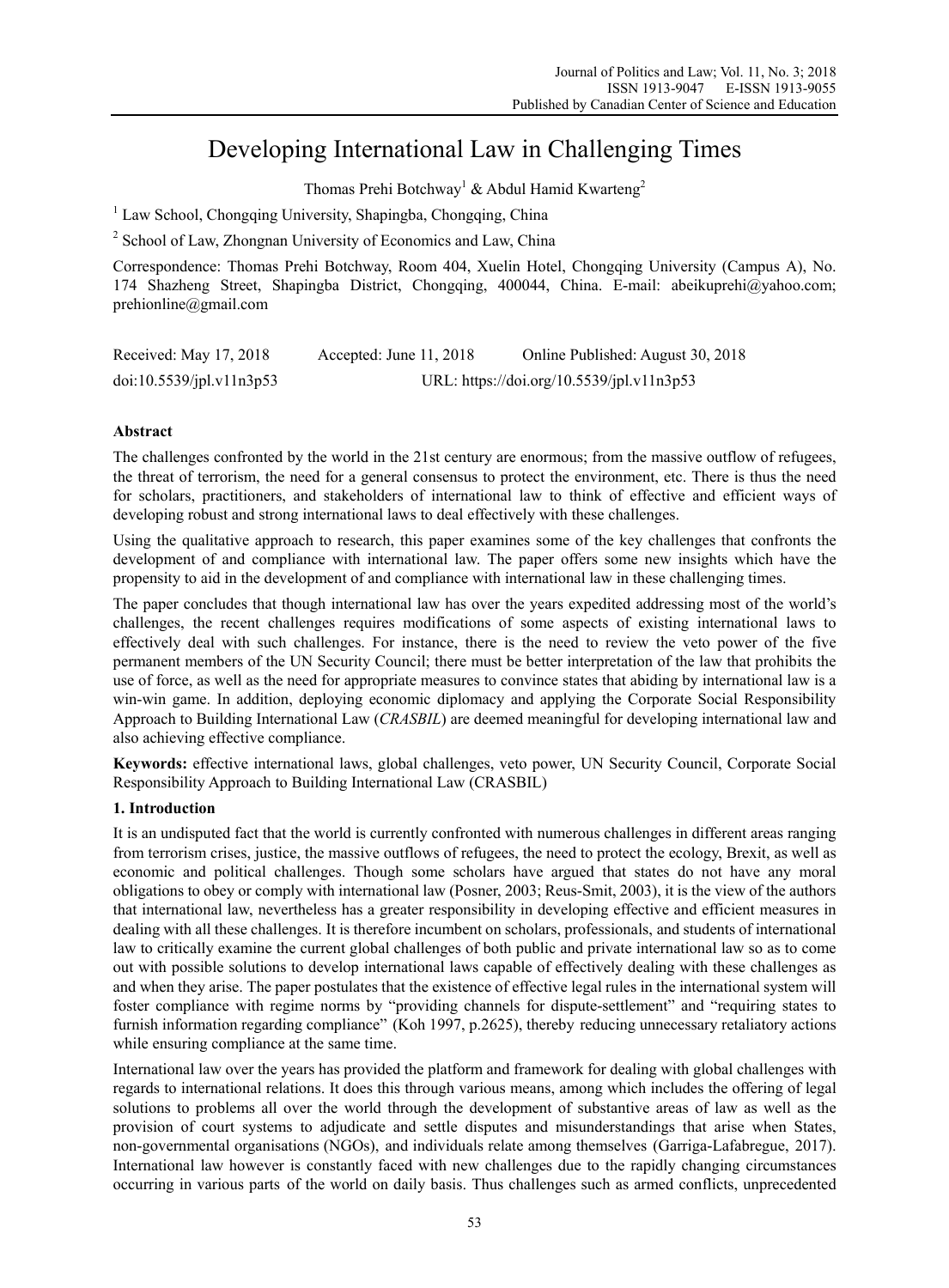health crises, climate change, gender inequality, global terrorism, cyber insecurity (eg. the 2008 cyber-attacks on Georgia, the alleged interference by Russia in the 2016 US elections, etc.) (Swaine, 2008), rising challenges to intellectual property rights, questionable international trade practices, etc., goes a long way to test the adaptability, dynamism and robustness of international law. This has necessitated the need for academics, scholars and practitioners of international law to think of innovative ways by which international law could be framed or reshaped to deal with all these challenges in a much effective manner (Chauvet, 2017).

This paper aside contributing to the existing literature on the subject of international humanitarian law (IHL) and international investment law (IIL) also proposes a different approach to handling issues. Thus, it recommends the application of practical models for resolving pertinent issues that have gradually engulfed the effective practice, implementation, and development of IHL, IIL, and other aspects of international law. It must however be emphasised that the paper does not purport to be a panacea to the numerous challenges that faces researchers and practitioners alike in their attempt at developing and strengthening coherent international laws, rules and regulations; neither can it serve as an antidote to cure states of their sometimes genuine (and even ill-willed) positions and national interests. It instead recommends that taking a closer look at the suggested approaches (as elaborated below) could rather create a relatively win-win situation for all actors and make our world a more peaceful and secured place for us and for posterity.

## *1.1 Methodology*

The methodology adopted for the study is the qualitative approach. This is due to the fact the approach is much suitable for explanatory and descriptive studies (Babbie, 2004). Adopting this approach enabled the authors to dwell on existing works in the field that have focused on researching on how to develop international law and ensure compliance to meet the challenging circumstances of the world. The adoption of a qualitative approach of analysis aid the researchers in obtaining relevant data on the topic under discussion which consequently resulted in obtaining a rich and in-depth insight into the research questions (Patton, 2005). The approach also enabled the researchers to begin the study with a philosophical assumption and offered the opportunity for the researchers to bring on board their own perspective about the issue under discussion and finally created a platform for the use of interpretive and theoretical frameworks to further shape the study in order to arrive at meaningful conclusions (Creswell, 2012).

The study primarily relied on secondary sources of information such as documents from the internet, journal articles, policy documents as well as other important reading materials such as the dailies, press releases, news items and official reports.

#### *1.2 Outline of the Paper*

The paper is divided into five major sections. The first section as can be seen above, gives an introduction to the paper by drawing attention to the fact that there are indeed a number of challenges facing international law in contemporary times. The section then throws light on the significance of the study and concludes by outlining the methodology that the authors adopted in undertaking this study.

The second part of the paper identifies some of the key challenges related to the development of and compliance with international law. This is then followed by the third section which proposes five thematic areas through which international law can be developed and its compliance enhanced. Whereas the authors give their concluding remarks in the fourth section, the final section (section five) is dedicated to recommendations on the subject under consideration.

#### **2. Challenges to the Effectiveness of International Law in Challenging Times**

Studies have shown that there has always been a connection between international trade and investment law, as well as sovereign debt, the conduct of multinational corporations, human rights, and climate change, and that these issues have not been effectively addressed by the existing international law instruments (Fitzgerald, 2015). It has been argued that the existing international instruments and mechanisms actually "tend to impede action to address the most pressing issues of the day" and that although the incremental improvements of the existing legal instruments are useful, the current "grave human rights violations" calls for "serious remedies" and "not merely soft-law voluntary codes and mediation" (Fitzgerald 2015, p. 2).

# *2.1 Politics and Power Struggle in the International System*

The interplay of politics in the international arena as well as the quest for power by States in the international system is an undisputed phenomenon that cannot be ruled out if one is making an analysis of factors that hinder the effectiveness of international law in recent times. In other words, the differences in ideology between states, especially, between the West and the East/North and South, have permeated the practice and application of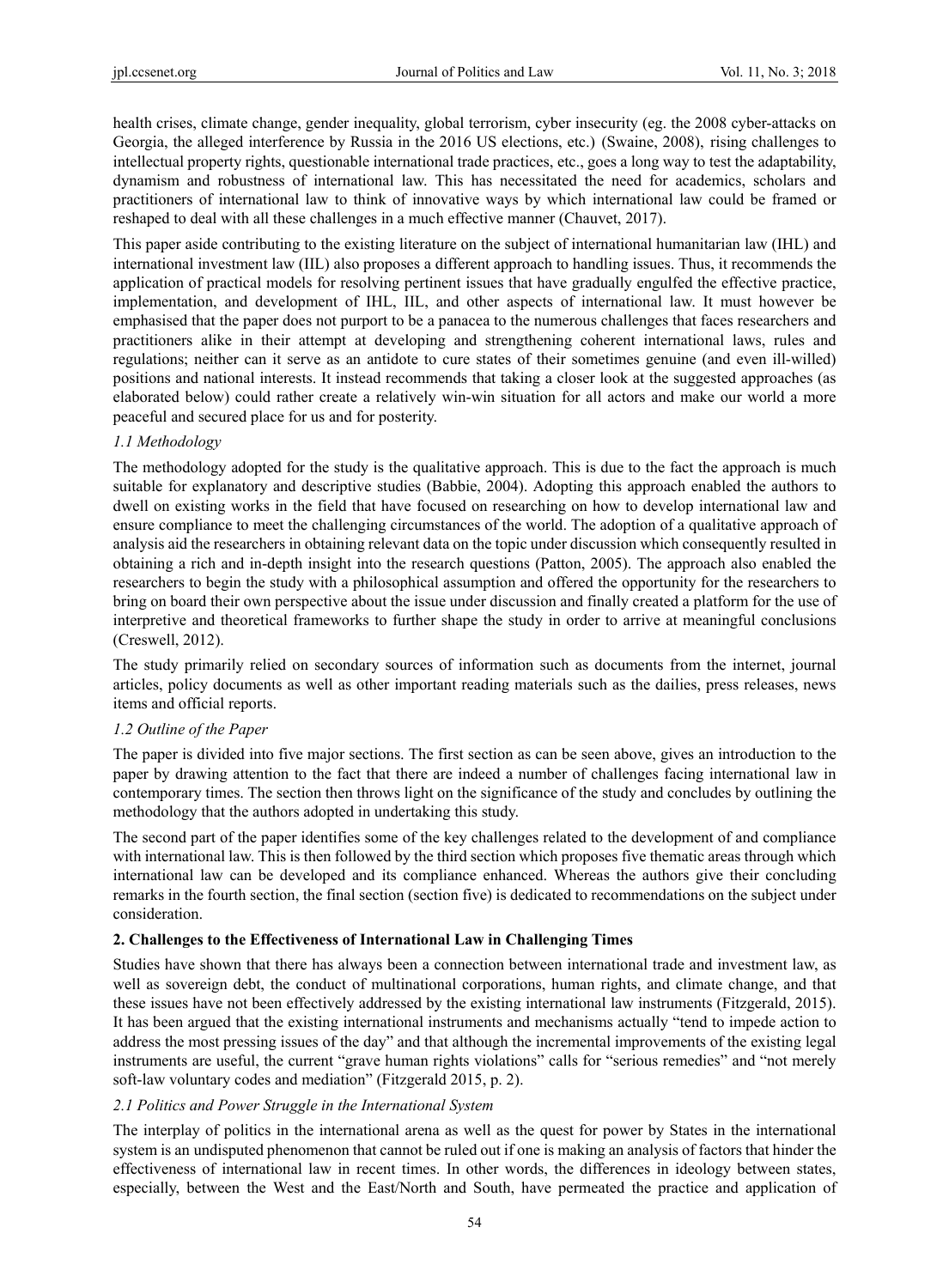international law in recent times and as such it makes it difficult to reach a consensus between the five permanent members of the United Nations Security Council (UNSC) to respond to situations of emergency that will help implement international law, especially international humanitarian and human rights laws. The Syrian Crisis, Malaysian Airline flight MH17 and the 2007 draft resolution on the peace and security of Myanmar are typical cases by which the ideological difference between the North and South has prevented the adoption of a resolution to respond to emergency situations where lives and properties are threatened (Kwarteng & Botchway, 2018).

Closely related to this problem of North and South divide is the power of veto that is accorded to the five permanent members of the UNSC. Although the power of veto given to the five permanent members of the Council has its advantage, the ideological difference between the Global developed North Countries (the USA, France, and UK) and that of the Global developing South Countries (China and Russia) serves as an obstacle for the effective performance of the UN Security Council. In other words, due to the fact that a veto from one permanent member implies that a resolution cannot be adopted, matters of urgency are delayed in most cases before a consensus will be reached among the five permanent members at which time lots of lives and properties may have been lost already.

## *2.2 Double Standards and Unilateral Decisions*

Another challenge to the effectiveness of international law could be attributed to the seemingly double standards that international law engenders. Thus, whereas rich and powerful States occasionally breach one international law or the other without being held accountable for their actions, the presumably weak and poor States on the other hand are made to face the consequences of their actions in the event that they go contrary to established international laws and norms (Cooper-Cunningham, 2015). This phenomenon creates a situation where weak and poor countries tend to believe that international law does not exist to serve their common good and that international law is a tool developed by the West or powerful countries to serve their own agenda and interest and probably use it to exploit the weak and poor countries.

This conviction eventually dampens the spirit and commitment of relatively weak and poor countries in abiding by international laws and standards, especially, in developing countries where international law seeks to advance and promote the rights of the vulnerable such as women and refugees. For example, most countries refuse to sometimes accept refugees in their territory and in the case that they accept these refugees in their countries, they fail to implement the rights and priveleges that refugees are supposed to enjoy in a host country as stated by the UN's 1951 convention on the rights and status of refugees to which most of these states are signatories to (Kwarteng, 2018; Refugee crisis in Europe, 2018).

In addition, unilateral decisions that some countries usually take with regards to issues of international global concerns usually serves as a very heavy challenge to implementing certain key internationally agreed proposals and resolutions. This in effect affects effective implementation of international law. The US is quite guilty of such occurrences and this has even become worse with the Trump administration. Thus issues such as pulling out of the Paris Agreement, the recognition of Jerusalem as the Jewish capital, incessant attack on the UN, EU, NATO, African and Caribbean countries, the seemingly antagonistic policy towards the East (particularly China), the unilateral introduction of new taxes and tariffs on steel and aluminum, the use of missiles on Syria and Afghanistan, etc., all point to how much burdens are been placed in the way of international law and cooperation on issues of common concern (USA Today, 2017; Hindustan Times, 2017; Earle, 2017).

# *2.3 The Problems with Definition and Application of IHL*

Indeed given the evolving patterns in modern warfare and the predominance of non-international armed conflicts, as well as the rapid emergence of non-State actors in the contemporary legal, political, and concrete reality of IHL, several conditions have caused both state and non-state actors to disregard their obligation of compliance during periods of armed conflict (Kwarteng & Botchway, 2018; Kelley, 2013). Several problems arise from the use of the Geneva Conventions and their protocols to administer IHL, especially given the complicated nature of modern warfare and conflict practices. Moreover, since non-State actors are "not privy to the international laws governing them", there is always the issue of "denial of consent and participation in rule making" and this does little to ensure that these non-State actors will abide by the standards which they have not consented to and participated in its formulation (Kelley 2013, p. 18). This situation eventually poses as a challenge to enforcing international law, thus the need to develop new laws to meet the requirements of the time. IHL have over the years regulated the actions of non-State actors in armed conflicts, but given the fact that these non-State actors are becoming more influential than ever, there is also the need for "better application, implementation and compliance with IHL in contemporary times" (Kelley 2013, p. 16).

Civilians have over the years been the victims of violations of the IHL. They are often used as human shields,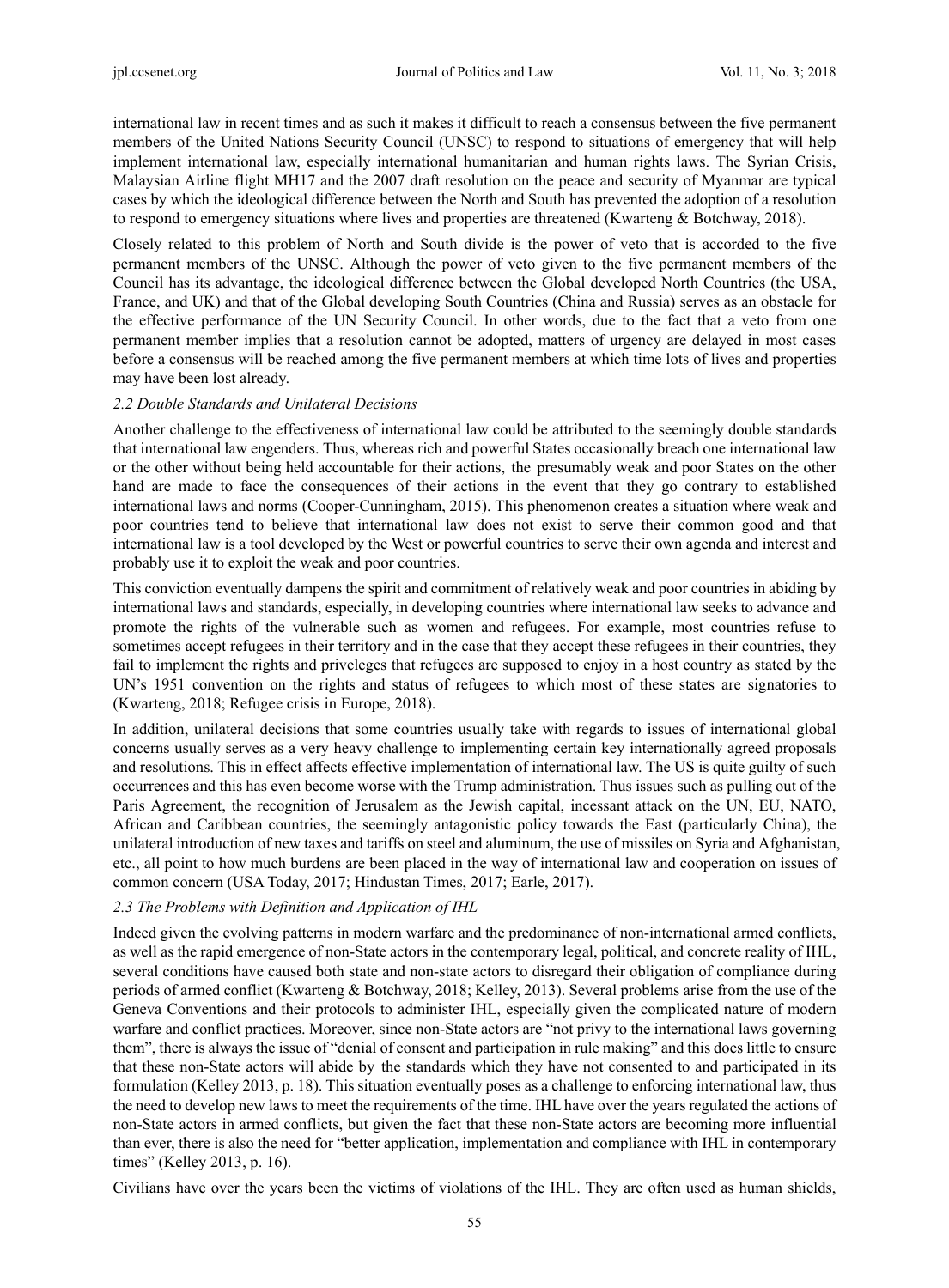murdered, encounter forced disappearance, torture, cruel treatment and outrages upon personal dignity, as well as rape and other forms of sexual violence. Even medical personnel and humanitarian workers who are usually on the field to offer medical assistance to both the civilians and the belligerents are also most of the times been targeted by IHL violations (International Committee of the Red Cross (ICRC), 2007). A recent example is the situation in Northeastern Nigeria and Myanmar's Rakhine region where even media personnel have been targeted for giving coverage to the alleged ethnic cleansing of the Rohingya Muslim minority. Such activities as a matter of fact hampers the efforts of humanitarian organizations from carrying out their activities and further aggravates the plight of those whom they are meant to assist and protect (ICRC, 2007).

Moreover, the hypocrisy of states in denying the applicability of IHL to certain situations, even in situations where the facts on the ground clearly indicates that they are 'guilty', and the fact that some states "have attempted to broaden the scope of application of IHL to include situations that could not, based on the facts, be classified as armed conflicts" (ICRC2007, p. 720), serves as an impediment to international law and its development. In addition, the ICRC (2007) has also indicated that the predisposition by some actors (being it state or non-state actors) to call attention to alleged violations by others, without showing any willingness to admit ongoing violations of their own, has also been detrimental to the proper application of IHL. In other words, the egotistic attitude adopted by states and the method of "'picking and choosing' when and how the rules of IHL can apply, should be regarded as one of the gravest threats to humanitarian norms that the world is currently facing" (Kelley, 2013, p. 25).

## *2.4 The War on Terror, National Security and Implications on IHL*

In this age of terror and counter-terrorism operations, the political objectives of military campaigns have become steadily predicated on the concrete outcome of particular military operations with the total eradication of threats becoming the end goal of these political strategies. This situation coupled with the fact that most of these military campaigns commences and even progresses without considerable vision on how to address the potential disparities and ways to restoring stability in the aftermath have actually given grounds to questioning how one can achieve an acceptable balance between essential humanitarian concerns and short-term political and security objectives (Maurer, 2012). This situation also has negative consequences on compliance with international law. Classical examples of this scenario include the US invasion of Iraq in 2003, the 2011 overthrow of Muammar Gaddafi and Israel's occupation of Palestine (Hinnebusch, 2007; Karuri, 2016; Maurer, 2012).

The former US President, Barack Obama is believed to have confessed that he failed "to plan for the day after what I think was the right thing to do in intervening in Libya" (Karuri, 2016). With regard to Israel's activities in the in the Occupied Palestinian Territory – that is, the West Bank, East Jerusalem, and the Gaza Strip, using the 1907 Hague Regulations, as well as the Fourth Geneva Convention, and other equally related relevant customary IHL, Maurer (2012) has argued that "compliance with and respect for IHL – while by no means a panacea – would significantly reduce human suffering on both sides, and would help restore confidence and ultimately offer the best chance of preparing the ground for a peaceful resolution of the conflict" (Maurer, 2012, p. 1506).

#### *2.5 Excessive Regionalism and Self-Preservation*

The introduction of the EU Directive on Ship Source Pollution, which can be seen as imposing rules beyond what is allowed under the 1982 United Nations Convention on the Law of the Sea (UNCLOS) and the International Convention for the Prevention of Pollution from Ships (MARPOL), is a significant example of legislative initiatives which exceed internationally agreed standards. For instance, the Directive limited the effect of certain exceptions to liability in MARPOL, with a resultant expansion of potential liability to additional parties beyond those set out in MARPOL, and it also in some cases removed the crucial distinction between accidental and deliberate discharges (Breide & Saunders, 2018). Considering the strength of the EU as a regional body and the influence it exerts in the international system, such a regional directive that runs contrary to internationally accepted practice indeed serves as an obstacle to international law.

Moreover, laws such as Sri Lanka's Prevention of Terrorism Act of 1979 (PTA) with the broad powers it provides law enforcement agents and the guarantee of immunity for officials responsible if they are deemed to be acting in good faith (without defining the scope of what would constitute acts done in 'good faith') have over the years undermined IHL and human rights law. For instance, the PTA refutes detainee rights and also shifts the evidentiary burden of proof to the detainee alleging torture or ill-treatment (International Commission of Jurists (ICJ), 2017). Moreover, according to the ICJ (2017), the most gross human rights violations and serious violations of IHL that "amount to crimes under international law, such as enforced disappearances, extra-judicial killings, war crimes and crimes against humanity, are not criminalized as offenses under Sri Lankan domestic law" (p. 6).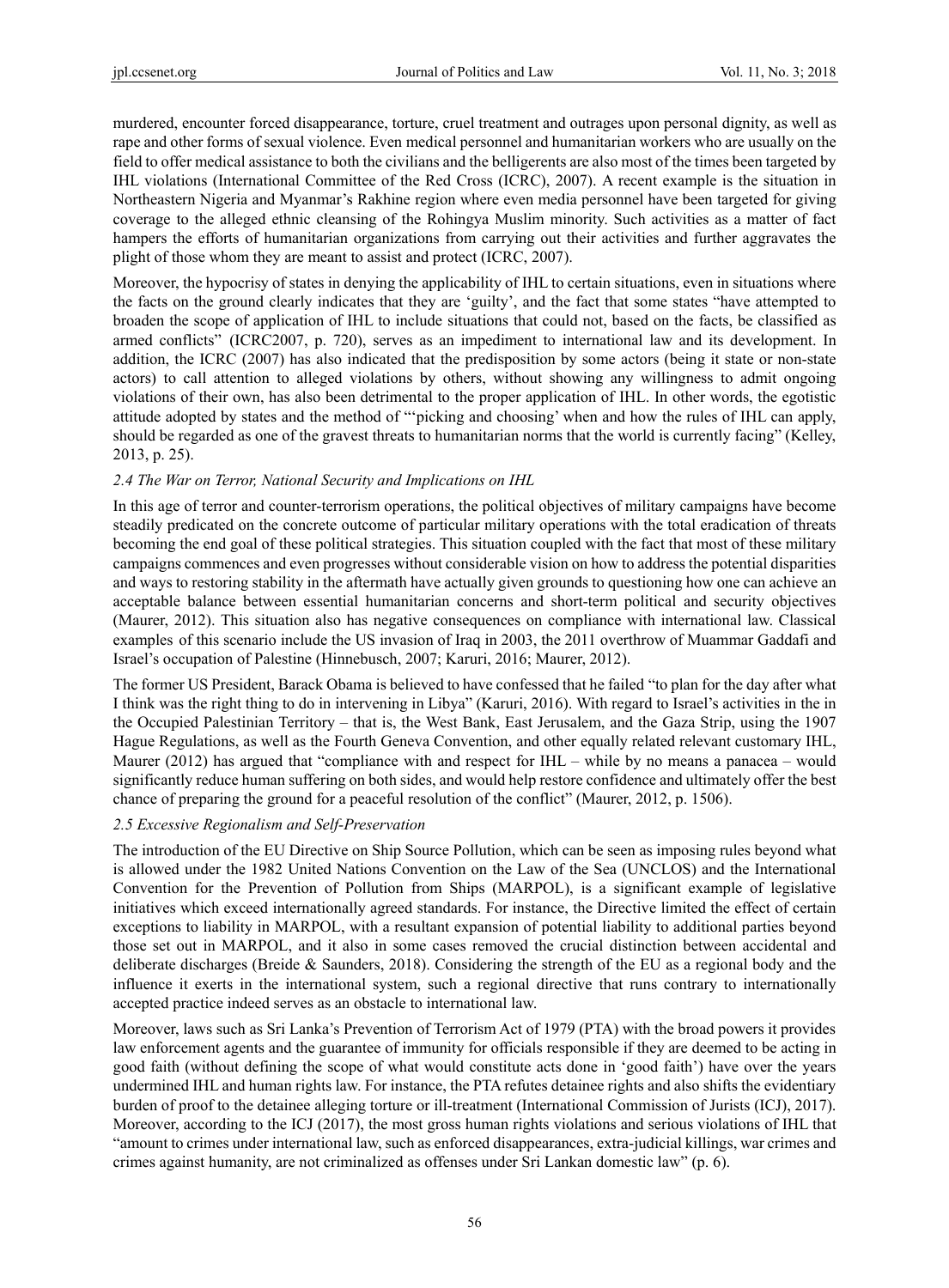#### **3. Making International Law Effective in Challenging Times**

The last two and half decades have witnessed considerable efforts been made to ensure that individuals responsible for serious violations of IHL are prosecuted and punished. Thus, throughout this period, apart from the operations of the International Criminal Court and special or mixed tribunals, ad hoc tribunals have also been established to help deal with violations of IHL (ICRC, 2007). According to the ICRC, though these developments are useful and should continue, there is the need to pay particular attention to improving compliance with IHL while an armed conflict is going on. The Committee is also of the view that "it is of utmost importance that preventive mechanisms be consolidated if the law is to fulfil its protective role" and that states and their corresponding actors "have a crucial role to play in such an effort" (ICRC 2007, p. 744).

The ICRC (2007) argues that it is the failure to implement existing norms that has become the main cause of suffering during armed conflicts and of violations of IHL, and that this failure could be attributed to the absence of political will or to another reason rather than "a lack of rules or their inadequacy". According to the Committee, "the law is just one among many tools used to regulate human behaviour" and as such "no branch of law, whether international or domestic, can – on its own – be expected to completely regulate a phenomenon as complex as violence" (p. 721). In other words, there will always be States and non-State actors who, irrespective of the penalties involved, will not be deterred from violating international laws.

As indicated by the ICRC (2007), the development and clarification of customary international law, as well as the law applicable in non-international armed conflicts has not necessarily eradicated some of the major challenges to IHL. It is therefore postulated that attempts at addressing the current seemingly disorder around the globe cannot be remedied just by applying laws. The authors at this point would reiterate the argument of Fernando R. Teson that indeed "the traditional approach to the problem of international obligation", and for that matter international law, "is incomplete and much too simplistic" (Teson1990, p. 85), and that in modern times, there is the need to approach international law and its consequent obligation on states from new perspectives. Hence, all other elements that influence human conduct such as the socio-cultural, as well as the political, and the economic must be taken into account when contemplating comprehensive solutions to developing new modes of interactions between states and non-state actors as well as between and among belligerents.

#### *3.1 Addressing the Seeming Inequality*

To begin with, international law can be made effective to deal with the current challenges of the world by providing adequate, effective, and efficient procedures to resolve cases from zero-sum game to win-win game. Thus all actors in the international system act rationally with the hope that they will be better than the other, but this, in fact, leads to chaos. International law can help here by providing the appropriate language and measures to convince states that abiding by international law, customs and norms is a positive win-win game for all States and not a zero-sum game where one state benefits at the expense of the other states. Such measures could include effective mediation, conciliation, and arbitration, while the using courts to settle disputes should be the last resort.

In this regard, it will be relevant to cite the numerous efforts been spearheaded by China and the Association of Southeast Asian Nations (ASEAN) to redress various issues pertaining to territorial boundaries in the subregion. Thus, the signing of the various memorandum of understanding and the efforts at undertaking jointly owned and supported development in these contested regions are important steps towards achieving mutual benefits, development, preventing chaos, and eventually promoting international law and cooperation as well as world peace (ASEAN Secretariat, 2017; ASEAN-China, 2017). On this note, the authors would also like to draw attention to some countries that hide behind the argument of freedom of navigation to foment troubles in the region that what the world needs is peace, stability and development, not wars and chaos as we are seeing in Libya, Iraq, Syria, Afghanistan, Sudan, Somalia, etc.

Again the veto power vested in the five permanent members of the UN Security Council should be reviewed in order to make the UNSC more effective in responding to emergency situations where the lives of people are threatened. Thus, there is the need to overhaul the entire voting pattern of the UN Security Council, especially when issues of international humanitarian and human rights are involved (Kwarteng & Botchway, 2018). As a matter of fact, the composition of that structure which is itself a vestige of the Second World War also showcases that indeed the sovereignty and equality of all states, as stipulated by the UN Charter is just a hoax. This lopsided posture of the UN and particularly the Security Council does not encourage trust and enhance the responsibility of states and the execution of their obligations under international laws. As a result, addressing this perennial problem would go a long way in ensuring good faith among states that have always felt under represented and sidelined. This would also help reduce the perception and belief that international laws are usually promoted by the developed nations with the intension of suppressing developing nations and keeping them below the ladder of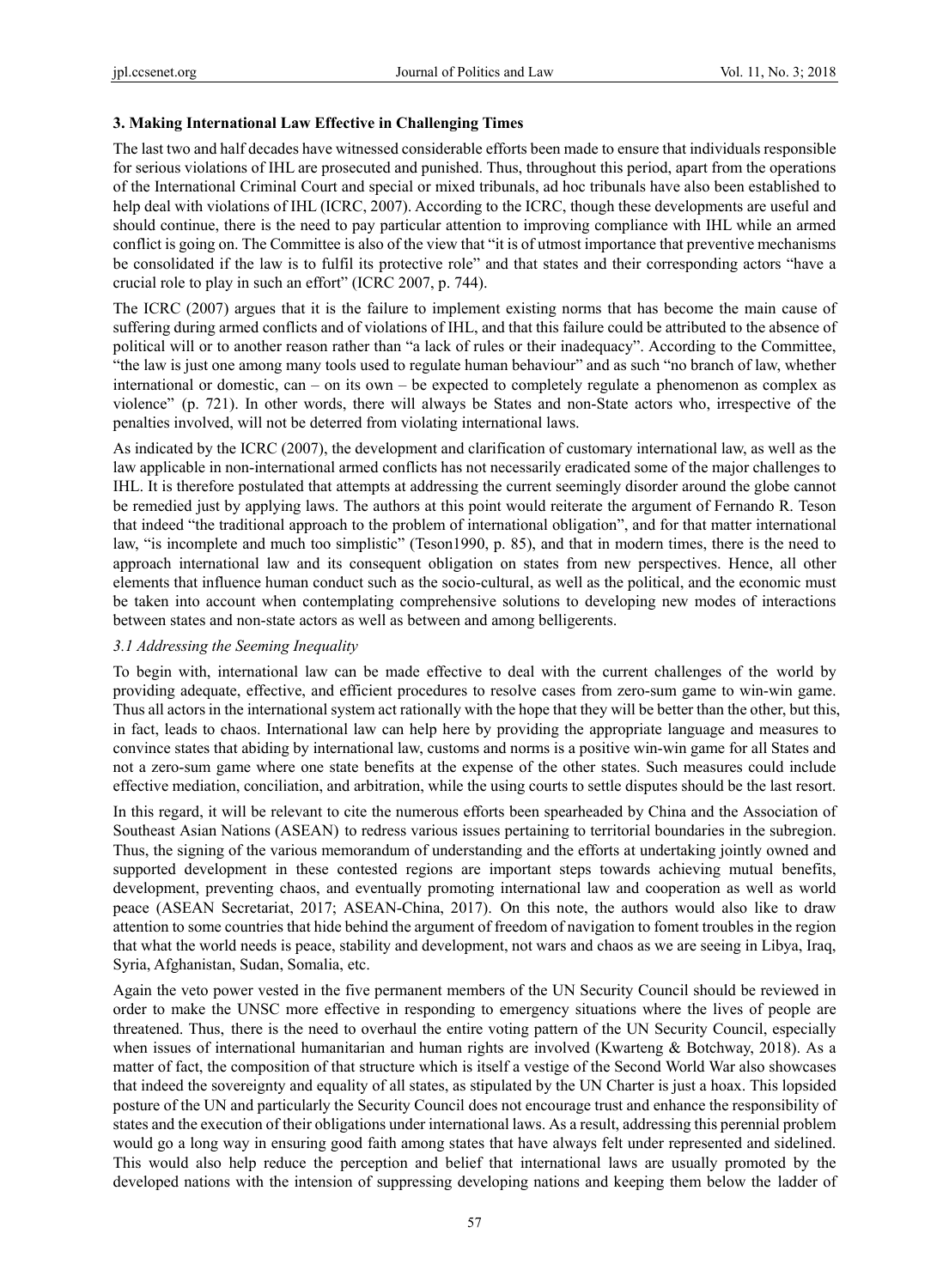#### development.

The point been established here is that, instead of the 'veto' power been vested in the hands of the five permanent members, the Council should adopt a 'reverse consensus' (a system which would imply that if any of the five permanent members would like to veto a resolution, it must be able to convince the others, at least 50% of the non-permanent members present and voting) to agree with its position and in the event that a permanent member is not able to convince 50% of the non-permanent members to agree with its veto, then that veto will not work and hence cannot prevent the adoption of a resolution (Kwarteng & Botchway, 2018). If such a system is adopted, it will curtail the "unnecessary veto" of the five permanent members. This will go a long way to encourage developing and other non-permanent members to be assured their proper role in the international system and hence reduce their sometimes seemingly reluctance to abide by some these resolutions and international laws in general since they know they are active participants in the system.

## *3.2 Proper Interpretation of Existing Laws*

The laws prohibiting the use of force should be better interpreted to reflect the current situation and reality of the twenty-first century. Article 2(4) of the UN Charter comprehensively prohibits the use of force (Delbruck, 1993), as it enjoins "All Members" to "refrain in their international relations from the threat or use of force against the territorial integrity or political independence of any state, or in any manner inconsistent with the Purpose of the United Nations". The initial intention of Article 2(4) of the UN Charter was to apply the principle with regards to the prohibition of the use of force only to international use, or threat of use of force (Delbruck, 1993). However, in recent times and with the current challenges of the world, prohibition of the use of force is not only limited to the international use of force but also extended to the internal use of force, especially in situations where the internal use of force has a greater possibility of constituting a threat to international peace and security or in the event that such an event could lead to massive human rights violations and this should be inculcated into the interpretation of the prohibition of the use of force so as to reflect the current realities of the  $21<sup>st</sup>$  century.

#### *3.3 Taming Excessive Regionalism*

The UN and other internationally recognised institutions should put in more efforts to ensure that there is no regional breakup with regards to the global conception of what constitute the core components of international law. Thus, activities aimed at promoting excessive, domineering, hegemony over competing subsystems and overarching regionalism which places much importance on regional bodies with regards to the application and practice of international law should be limited. This is not to suggest a leviathan global system, instead, the point is to ensure that the rules, practices, and policies of regional and subregional groupings do not contradict with those of the universally accepted laws to which such groups are parties. Hence regional organizations will not assume a more important role or supremacy over the basic universal norms that form the core of international law which must be cherished among all nations.

In addition, the continuous rise of China and the consequent evolution of the world into bipolarity has a greater potential of creating a situation where regionalism will form the basis of the practice and application of international law, but this phenomenon, however, could have a negative effect on the practice of international law as it might lead to a situation where regional interest will be much more important and paramount than the interest of the general good which will hinder the effectiveness of international law hence the need for measures to prevent such a phenomenon from occurring. In other words, just as the sovereignty of individual states are expected to be subjected to international law, so should that of regional and subregional groupings be equally subjected to the generally accepted international law.

# *3.4 The Corporate Social Responsibility Approach to Building International Law (CRASBIL)*

The *CRASBIL* opines that in the creation and establishment of any transnational corporation (TNC), the parties involved should sign an agreement stipulating the responsibilities of all parties on the essence of an effective corporate social responsibility. That is to say the agreement should clearly outline the roles and obligations as well as the benefits and burdens to all parties, including the host state, investor state, the TNC and the subsidiaries. Thus, this agreement should be reflected in both existing and future bilateral or multilateral investment treaties among states, and that rewards should be attached for effective compliance while noncompliance attracts penalties.

The point must be reiterated that under the current international human rights law structure, corporations do not have any meaningful international legal obligations; these obligations are usually borne by states (McCorquodale, 2009; Thabane, 2014). Thus, even where a state or its official is even not directly responsible for the actual violation of an international human rights law, the state can still be held responsible for a lack of positive action in responding to, or preventing, the violation of such human rights by corporations and other nonstate actors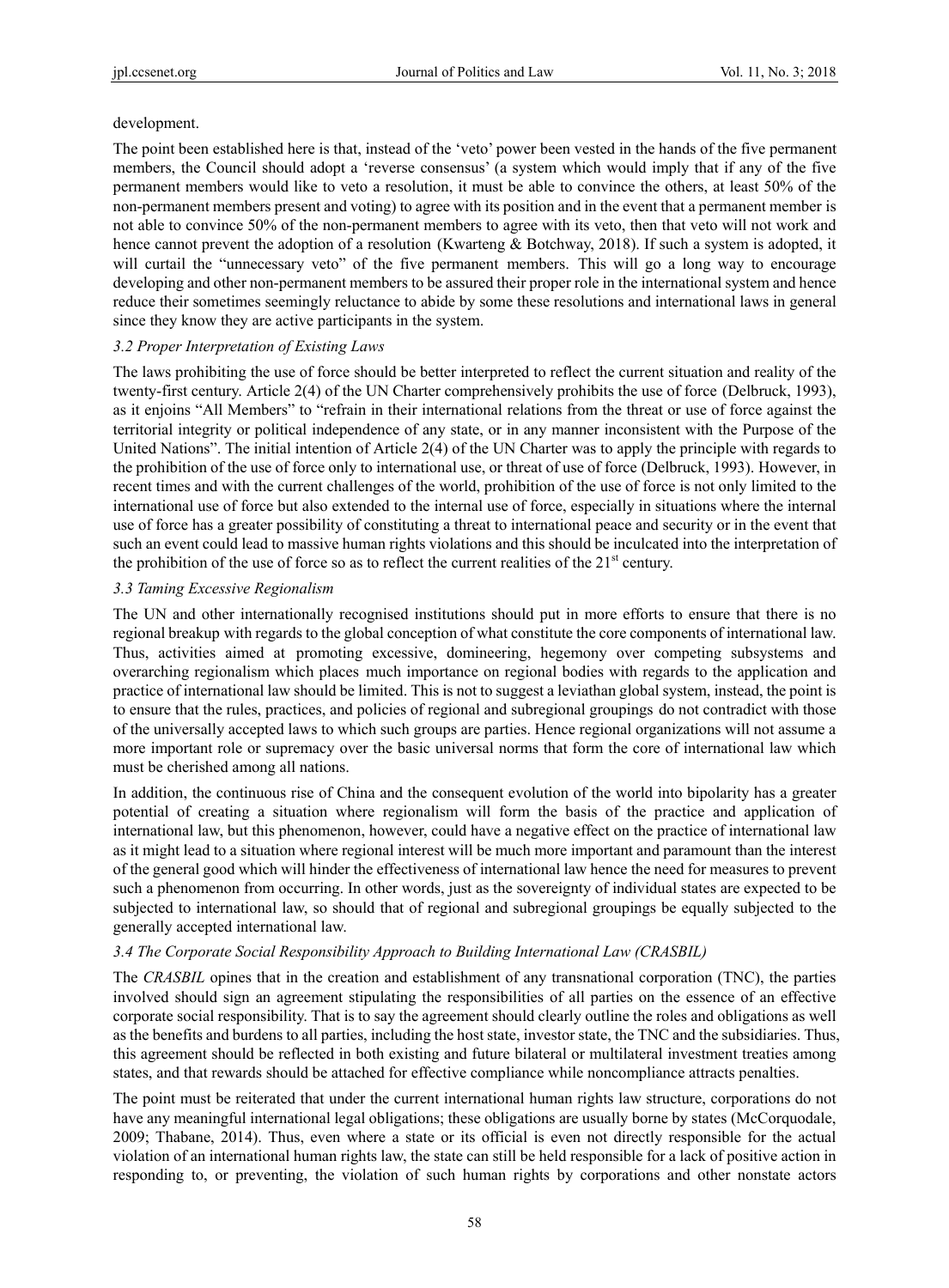(McCorquodale, 2009, p. 387). In other words, the concepts of state responsibility and complicity puts undue burdens on states while TNCs virtually always escape from their abuses by hiding behind the principles of limited liability, and territoriality/jurisdiction. This situation therefore calls for states to be able to "regulate and control corporations that are incorporated or active in that state (corporate nationals)" to ensure non-violations of human rights or "face effective sanctions if they do" (McCorquodale2009, p.389).

Thus, bearing in mind that "most corporations respond better to preventative regulation by a state than to reactive litigation, not the least because it reduces uncertainty and risk" (McCorquodale, 2009, p. 394), the existing practice that postulates that a state can only have jurisdiction over its own nationals, and that it can rarely enforce this jurisdiction in another state's territory must be revised. In other words, the practice whereby most transnational corporations (TNCs) operate through subsidiaries incorporated in host states, and not incorporated in the state of the headquarters of the TNC makes it exceedingly difficult to hold the extended enterprise accountable for human rights abuses and must thus be revised as well (August, Mayer, & Bixby, 2013; McCorquodale, 2009; Ruggie, 2008). This when done effectively would mean such TNCs and their subsidiaries can be held responsible for malpractices in host states. Moreover, it would also mean that TNCs and their subsidiaries can have better and effective cooperation with the host state and would be able to follow a well framed programme aimed at contributing meaningfully to their host states as would be agreed upon in a *CRASBIL.*

On this note, it must be stated that the argument that postulates that the apparent merging of CSR policies and human rights is fraught and creates confusions since "each of them operates fundamentally differently" (McCorquodale, 2009, p. 393), is quite shaky. This stems from the fact that the merging of CSR policies and human rights issues in a more coherent manner would help to ensure the wellbeing of the very people for whom these corporations exist for (since they are the consumers of the products or services from these corporations). Thus the social, economic, and cultural benefits that these people may derive from the merger of CSR and human rights policies would in turn put them in a better position to patronize their goods and services while at the same time minimizing the likelihood of expropriation and unwarranted litigations with their attendant heavy cost for all stakeholders in the long run.

The *CRASBIL* if effectively implemented would also serve as a potent marketing tool for TNCs and their subsidiaries as it aids in cementing social capital in host states. Consequently, in the fields of international investment and trade laws, the question of unwanted and unwarranted expropriation and unnecessary litigations can be minimized if efforts will be made to strengthen and encourage corporate social responsibility on a broad and sustainable scale. Thus, much efforts should be made to develop friendly but enforceable standards of conduct and mechanisms that will not just hold corporations accountable for human rights violations, bribery and corruption, as well as environmental degradation committed in their operations around the world (Fitzgerald, 2015), but also encourage sustainable policies aimed at improving the lives of host communities. The point here is that an effective *corporate social responsibility approach to building international law* (*CRASBIL*) agenda can be a major tool in an attempt at developing practical, durable and friendly yet effective international law. This approach if followed meticulously would have a long reaching positive effect on the development and application of resilient international laws across the globe.

The point must also be made that the effective application of resilient *CRASBIL* has the tendency to reduce drastically the substantial commercial interests that are usually associated with investor-state disputes, and the attendant large monetary awards to private investors and concomitant burdens on taxpayers. It could also serve as an effective tool for mitigating the frequent challenges to the perceived national security and public policy of sovereign states. In addition, applying a *CRASBIL* effectively can limit the growing concerns that have characterised the development and democratic approaches to international law. This stems from the fact that an effective *CRASBIL* would not overlook the national security and the public policy of states, just as it would not undermine democratic practices.

Consequently, the questions of accountability and transparency, as well as impartiality and coherent jurisprudence, would be addressed effectively since the *CRASBIL* would require adherence to domestic laws while not neglecting international regulations. It would also mean ensuring that the interest of both the host state and that of the foreign investor are all duly catered for. This in turn will go a long way in establishing effective international trade and foreign investment laws. This would also enable international law to resolve the long held view of the development critique that developed countries usually establish rules which developing countries "have no choice but to accept, and that the promise of investment leading to development has not been realized" (Fitzgerald 2015, p. 2).

Considering the fact that realistically speaking economic security is at the heart of all state interactions, an introduction of the *CRASBIL* in state interactions and cooperation will enhance compliance and strengthen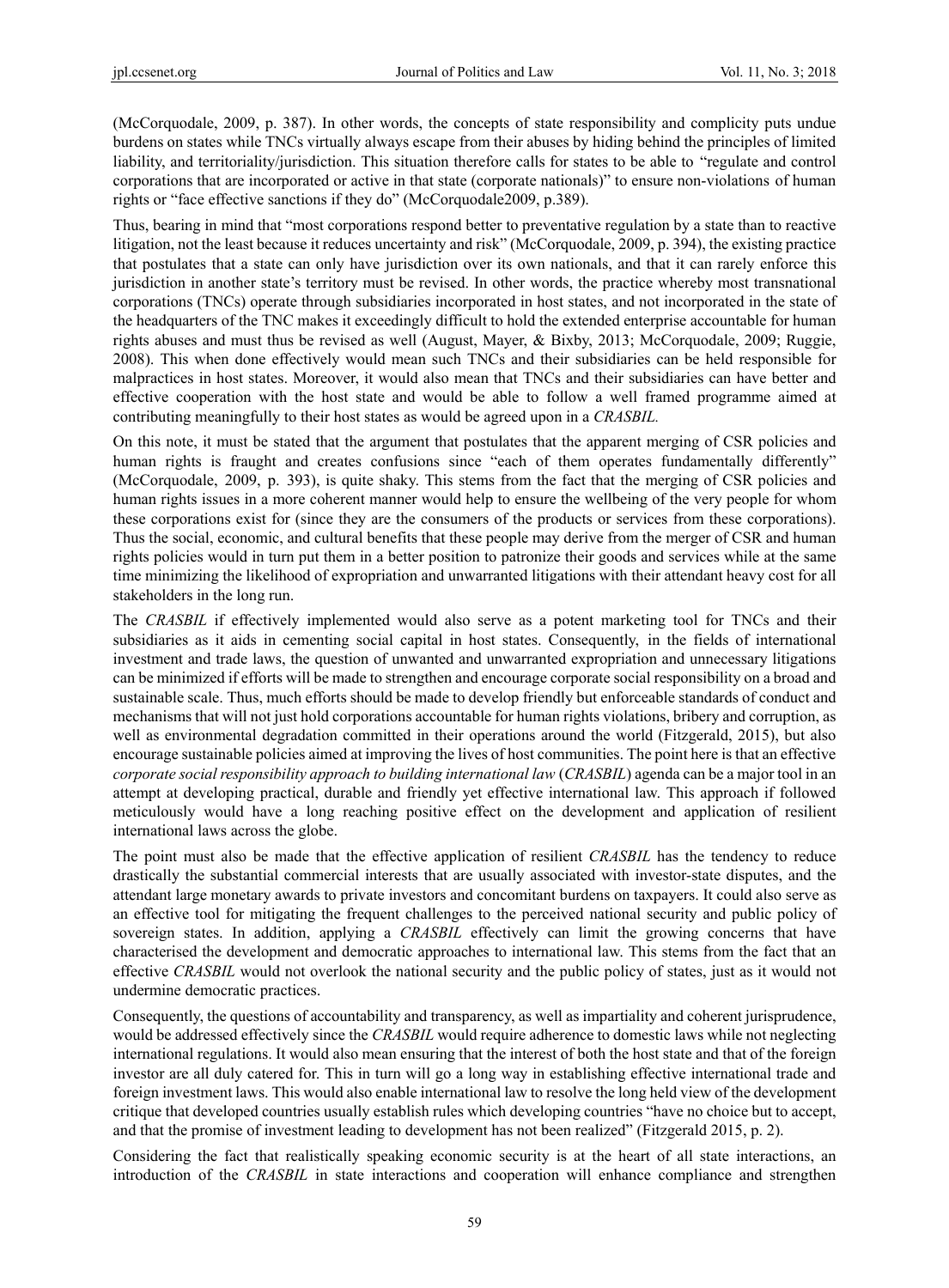international law. An example of how the *CRASBIL* can induce states to comply with international law can be seen from Israel under Netanyahu in the late 1990s. Thus, despite his ardent opposition to the Oslo accords as an opposition leader of Israel's right-wing Likud party, Benjamin Netanyahu after winning the elections and becoming the prime minister completed and implemented an agreement with Yasser Arafat and the Palestinian Authority as was negotiated by the Oslo accords. Thus, considering national interest and identity at stake, as well as acceptance in the international society coupled with the high economic dividends anticipated, all helped in shaping Netanyahu and Israel's return to compliance with international law, and cooperation with the Palestinians and other moderate Arab nations such as Egypt and Jordan in the late 1990s (Koh, 1997). The point here is that notwithstanding the conservative position of the Likud party, and Netanyahu's personal idiosyncrasy, the promise of economic gain could not be overlooked, hence the need to adjust and embrace cooperation. The point must be noted that notwithstanding the shaky nature of the Middle East peace process, an effective incorporation of the *CRASBIL* in international law have the tendency to do more than most ancient and modern approaches have failed to achieve.

In a similar vein, Iran's recent compliance to refraining from developing its nuclear programme can be attributed to the promising and huge economic package that the Iran Nuclear Deal entails. Thus, the conservative state being rational and examining its interests and that of global peace carefully decided to comply with the dictates of the deal mainly because of the economic package (U.S. Department of State, 2018; BBC, 2017). Reference can also be made to the Democratic People's Republic of Korea (DPRK) and its seemingly compliance in the early and mid-1990s when the US and other western nations attempted to lure it to abandon its nuclear programme (Taylor, 2016). This once again goes to affirm how the introduction and effective application of the *CRASBIL* would ensure effective compliance with international law.

## *3.5 Diplomatic and Strategic Deployment of IHL*

During times of conflict, attempts by agencies and institutions to merely make the parties involved aware of the existing laws or of their specific obligations is not enough to ensure compliance. Thus, aside making known these rules and regulations to combatants, much more should be done. Moreover, in order to ensure that parties develop a receptive and positive attitude towards these laws, the presentation should be done tactically. This implies that peace brokers must know and understand the parties' incentives and interests in engaging in the conflict (ICRC, 2007). The law must also be explained in a manner that is relevant and adapted to the context of the existing conflict. This, if done effectively would trigger the urge to compliance to IHL and could eventually lead to the laying down of arms in the long run. The point here is that diplomacy, even in the midst of war has a higher propensity to quench wary flames.

#### **4. Conclusion**

From the above, one can argue that the need to develop strong and robust international laws to deal with the current challenges of the world is of great importance and as such scholars, academics, practitioners, and stakeholders of international law have a great responsibility of determining ways and means by which international law could be effectively developed to deal with the challenges of the twenty-first century.

International laws over the years have gone a long way in helping to address most of the situations and challenges facing the world, but the recent challenges that the world faces requires modification of some aspects of the existing laws as well as the introduction of new ones so as to effectively deal with such challenges. As the paper has indicated, some of the areas that need modification include, but not limited to, a review of the veto power of the five permanent members of the UNSC; a better interpretation of the law that prevents or prohibits the use of force; the application of the *CRASBIL*; and the diplomatic and strategic deployment of IHL. These modifications and enhancements will go a long way to aid international law in effectively dealing with the current challenges of the world.

Moreover, in an attempt to ensuring compliance with IHL by violent non-state actors in contemporary warfare, it is imperative that the States must act in a way that exemplifies correct behavior in times of armed conflicts. This in turn has a higher propensity to encourage behaviors of positive reciprocity by the non-state actors.

Since "history teaches us that markets pose the greatest risks—to society and business itself—when their scope and power far exceed the reach of the institutional underpinnings that allow them to function smoothly and ensure their political sustainability", and given the fact that "the root cause of the business and human rights predicament today lies in the governance gaps created by globalization", as identified by the Ruggie Report (Ruggie, 2008, p. 1), there is the need to find effective ways of bridging these gaps and ensuring that all stakeholders enjoy the mutual benefits of globalization. The authors are of the view that the *CRASBIL* and the other approaches outlined earlier if promoted would aid in bridging these gaps and also promote entrepreneurship while at the same time curbing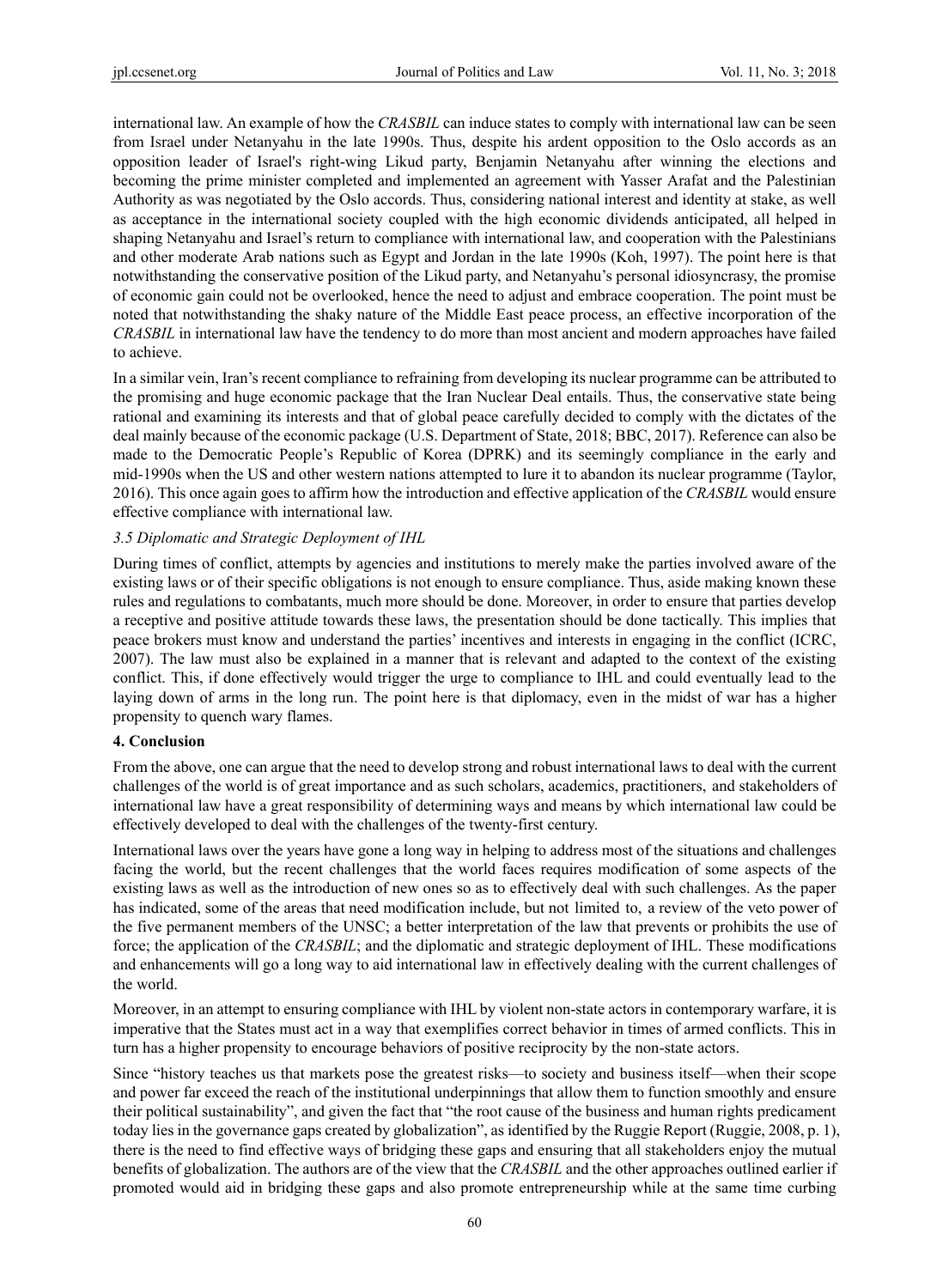corporate impunity (Thabane, 2014).

#### **5. Recommendations**

It is recommended that effective and sustainable measures should be instituted to enable the USA and the People's Republic of China and their respective allies to bury their ideological differences and perceived competition between these countries. Instead, there should be collaboration with each other in developing strong and effective international laws that can help mitigate or perhaps eliminate some of the challenges of the twenty-first century such as the threat of terrorism, massive inflow of refugees, the promotion and protection of the rights of the vulnerable and so on.

There is also the need for much publicity and education about the importance and relevance of international law, especially in developing countries due to the fact that the first and perhaps the biggest problem of international law in developing countries is the lack of its popularity. Thus, since people are not aware of their rights and privileges, as far as international law is concerned, they are not able to press the government and other stakeholders to ensure that their rights as enshrined in international and regional instruments of which their governments are signatory are ensured as expected. For example in some developing countries, the vulnerable such as persons with disabilities and women are denied most of their rights and privileges especially in employment and high public and political decision making positions that they are to enjoy as far as international law is concerned. However, because in most cases the people themselves are not aware of the existence of such rights and privileges, they cannot or do not have any motivation to pressure their governments to ensure that their rights as stated by international laws and conventions are ensured hence the need for education and publicity of international law.

Finally, effective implementation of IHL both in peacetime and in armed conflicts should be a constant priority for all actors in the international system.

#### **Acknowledgements**

The authors are grateful to Benedicta Brobbey for her insightful comments and proofreading of the initial draft of the manuscript.

#### **References**

- ASEAN Secretariat. (2017, June). *Overview of ASEAN-China Dialogue Relations.* Retrieved March 21, 2018, from http://asean.org/storage/2017/06/Overview-of-ASEAN-China-Relations-June-2017.pdf
- ASEAN-China. (2017, November 13). *Joint Statement between ASEAN and China on Further Deepening the Cooperation on Infrastructure Connectivity.* Retrieved from http://asean.org/storage/2017/11/China-and-ASEAN-on-Cooperation-Connectivity-CN-ASEAN\_adopted.p df
- August, R., Mayer, D., & Bixby, M. (2013). *International Business Law: Text, Cases, and Readings.* Pearson: Boston.
- Babbie, E. (2004). *The practice of social research.* Belmont, CA: Wads-Worth.
- BBC. (2017, October 13). *Iran nuclear deal: Key details*. Retrieved from http://www.bbc.com/news/world-middle-east-33521655
- Breide, C., & Saunders, P. (2018, March 15). *Challenges to the Unclos Regime: National Legislation Which Is Incompatible with International Law.* Retrieved from https://www.iho.int/mtg\_docs/com\_wg/ABLOS/ABLOS\_Conf5/Papers/Session5-Paper2-Breide.pdf
- Chauvet, C. (2017, August 11). *International Law in Challenging Times*. Retrieved February 26, 2018, from https://chanelchauvet.com/2017/11/08/my-perspective-on-international-law-weekend/
- Cooper-Cunningham, D. (2015, December 14). *Should Irregular Fighters Be Excluded From Legal Protections Such As POW Status?* Retrieved March 29, 2018, from http://www.e-ir.info/2015/12/14/should-irregular-fighters-be-excluded-from-legal-protections-such-as-powstatus/
- Creswell, J. W. (2012). *Qualitative inquiry and research design: Choosing among five approaches* (3rd ed.). Thousand Oaks, CA: Sage.
- Delbruck, J. (1993). A More Effective International Law or A "New World Law"? Some Aspects of the Development of International Law in a Changing International System. *Indiana Law Journal, 68*(3), 704-725. Retrieved March 29, 2018, from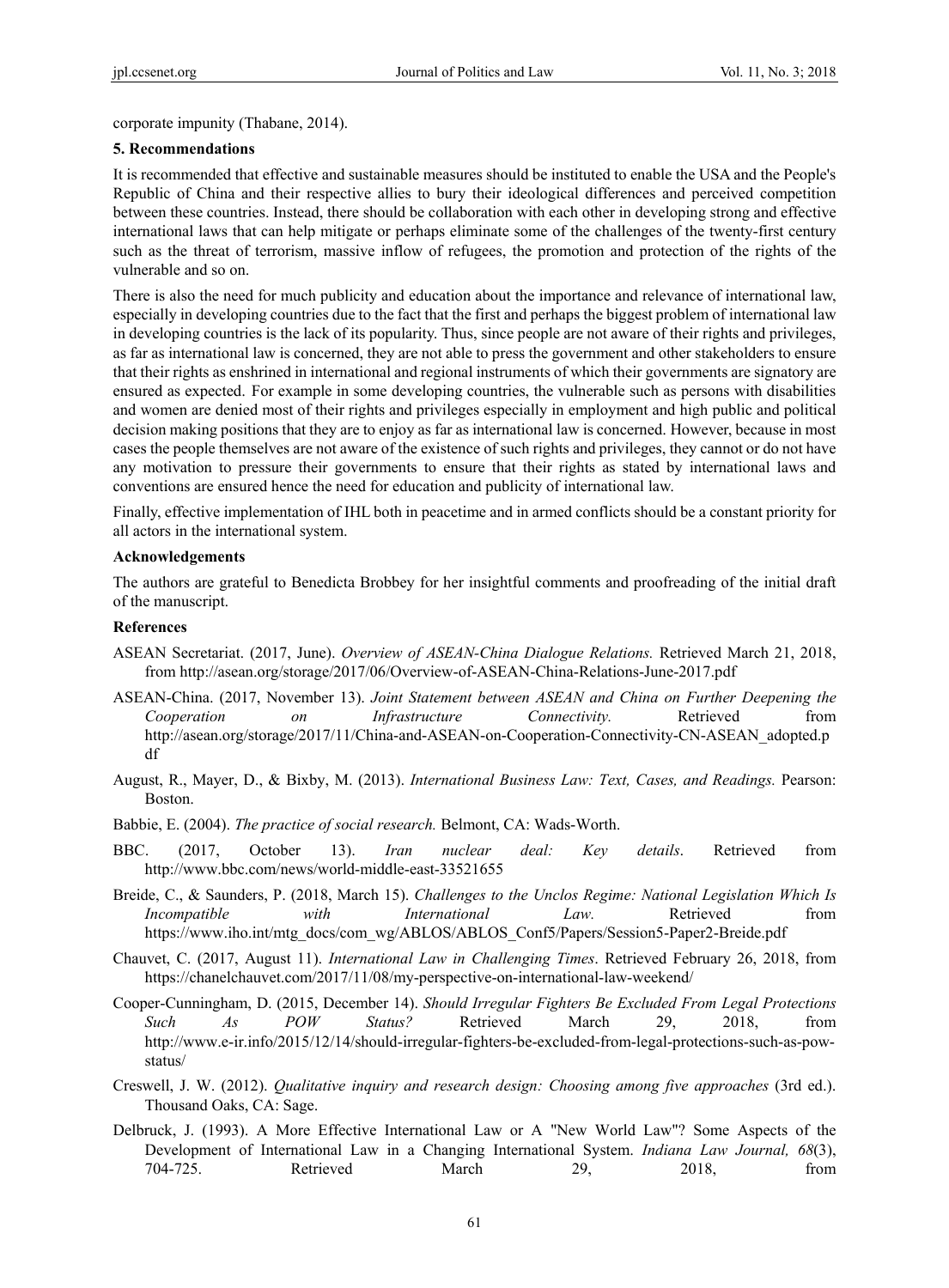https://www.repository.law.indiana.edu/cgi/viewcontent.cgi?referer=https://sg.search.yahoo.com/&httpsredi r=1&article=1506&context=ilj

Earle, G. (2017, January 25 ). *Trump attacks the United Nations with dramatic funding cuts and moves to halt treaties*. **and the contract of the contract of the Retrieved from**  $R$ 

http://www.dailymail.co.uk/news/article-4158014/Trump-attacks-dramatic-funding-cuts.html

- Fitzgerald, O. (2015). *Emerging Issues in International Trade and Investment Law: An International Economic Law Consultation Workshop.* Toronto: Centre for International Governance Innovation (CIGI).
- Garriga-Lafabregue, L. (2017, November 8). *International Law in Challenging Times (ILW-NY).* Retrieved March 29, 2018, from http://law.wustl.edu/harris/lexlata/?p=2015
- Hindustan Times. (2017, September 28). *Civilian killed as US missile malfunctions during airstrike on Taliban in Kabul*. **Retrieved** *Retrieved from* https://www.hindustantimes.com/world-news/civilian-killed-as-us-missile-malfunctions-during-airstrike-on -taliban-in-kabul/story-yhGRPxwQhVHjgffW5RLfEM.html
- Hinnebusch, R. (2007). The American Invasion of Iraq: Causes and Consequences. *Perceptions*, 9-27.
- International Commission of Jurists (ICJ). (2017). *Challenges to Accountability for Human Rights Violations in Sri Lanka.* Geneva: International Commission of Jurists (ICJ).
- International Committee of the Red Cross (ICRC). (2007). International humanitarian law and the challenges of contemporary armed conflicts. *International Review of the Red Cross (Reports and Documents).89* , pp. 719-757. Geneva: International Committee of the Red Cross.
- Karuri, K. (2016, April 11). *Obama: Aftermath of Gaddafi overthrow, 'worst mistake as president'*. Retrieved March 22, 2018, from http://www.africanews.com/2016/04/11/obama-aftermath-of-gaddafi-overthrow-worst-mistake-as-president
- Kelley, M. (2013). *Challenges to Compliance with International Humanitarian Law in the Context of Contemporary Warfare.* Independent Study Project (ISP) Collection. Paper 1618, The University of Texas at Austin, SIT Graduate Institute/SIT Study Abroad, Austin.
- Koh, H. H. (1997). Why Do Nations Obey International Law? *The Yale Law Journal (Faculty Scholarship Series. Paper 2101)*, 2598-2659. Retrieved from http://digitalcommons.law.yale.edu/fss\_papers
- Kwarteng, A. H. (2018). The Application and Practice of International Refugee Laws in Ghana: A Case Study of Egyeikrom Refugee Camp. *Asian Research Journal of Arts & Social Sciences, 5*(3), 1-11. https://doi.org/10.9734/ARJASS/2018/39406
- Kwarteng, A. H., & Botchway, T. P. (2018). The North and South Divide in the Practice and Application of International Law: A Humanitarian and Human Right Law Perspective. *Journal of Politics and Law, 11*(1), 79-87. https://doi.org/10.5539/jpl.v11n1p79
- Maurer, P. (2012, Winter). *Challenges to international humanitarian law: Israel's occupation policy.* Geneva: International Committee of the Red Cross.
- McCorquodale, R. (2009). Corporate Social Responsibility and International Human Rights Law. *Journal of Business Ethics, 87*, 385–400. https://doi.org/10.1007/s10551-009-0296-5
- Patton, M. Q. (2005). *Qualitative research.* New Jersey: John Wiley & Sons, Ltd. https://doi.org/10.1002/0470013192.bsa514
- Posner, E. A. (2003). Do States Have a Moral Obligation to Obey International Law? *Stanford Law Review*, 1901-1920.
- Refugee crisis in Europe. (2018, March 21). *Refugee crisis in Europe*. Retrieved from https://refugee-crisis.eu/?vote=yes&option=1&h=43b79460d817d1dbaf9cd94531fbc7a0#vote-message
- Reus-Smit, C. (2003). Politics and International Legal Obligation. *European Journal of International Relations, 9*(4), 591–625. https://doi.org/10.1177/135406610394003
- Ruggie, J. (2008). *Report of the Special Representative of the Secretary-General on the Issue of Human Rights and Transnational Corporations and Other Business Enterprises—Protect, Respect and Remedy: A Framework for Business and Human Rights.* United Nations, United Nations Human Rights Council . New York: United Nations. Retrieved March 27, 2018, from http://www.reports-and-materials.org/Ruggie-report-7-Apr-2008.pdf